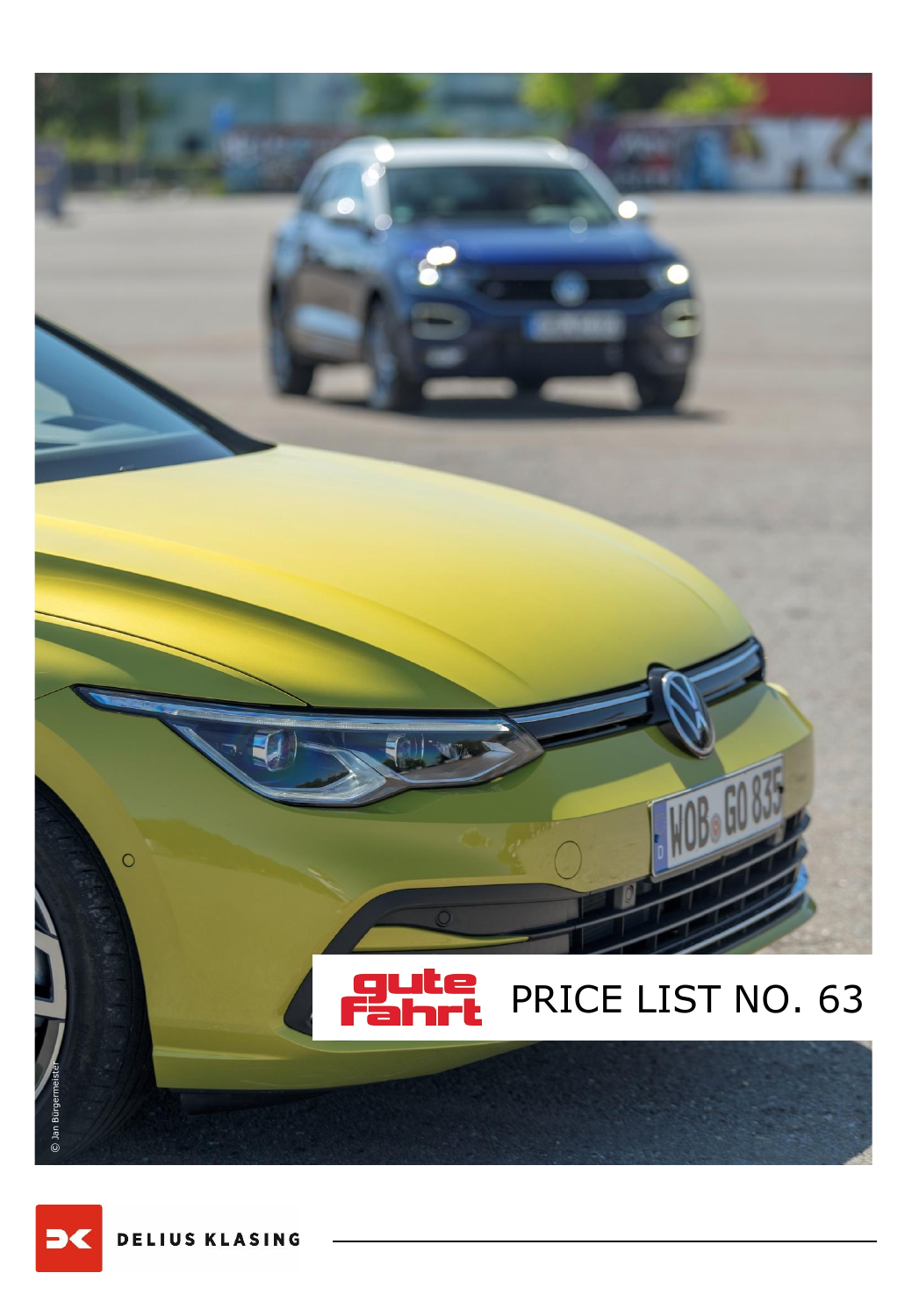# PRICES. **MAGAZINE**

| <b>Editorial Section</b> |                |  |  |  |
|--------------------------|----------------|--|--|--|
| $1/1$ page               | 15,914.00 €    |  |  |  |
| $1/2$ page               | $8,138.00 \in$ |  |  |  |
| $1/3$ page               | 5,542.00 €     |  |  |  |
| $1/4$ page               | 4,196.00 €     |  |  |  |
| $2/1$ page               | 31,619.00 €    |  |  |  |

| <b>Positions</b>   |             |  |  |  |
|--------------------|-------------|--|--|--|
| inside front cover | 19,055.00 € |  |  |  |
| inside back cover  | 18,269.00 € |  |  |  |
| back cover         | 20,627.00 € |  |  |  |
| opening spread     | 34,803.00 € |  |  |  |

| <b>Special Rate SERVICE PART</b> |                |            |            |  |
|----------------------------------|----------------|------------|------------|--|
|                                  | b/w            | 2c         | 4c         |  |
| $1/4$ page                       | $1,132.00 \in$ | 1,377.00 € | 1,915.00 € |  |
| $1/8$ page                       | 591.00 €       | 713.00 €   | 988.00 €   |  |
| $1/16$ page                      | 308.00 €       | 362.00 €   | 502.00 €   |  |

| Ad Specials (Price per K) |                    |          |  |  |
|---------------------------|--------------------|----------|--|--|
| loose inserts             | up to $25g$        | 105.00€  |  |  |
|                           | up to 50 $g$       | 140.00 € |  |  |
|                           | up to $75g$        | 170.00 € |  |  |
|                           | up to $100g$       | 230.00 € |  |  |
|                           | up to 125 g        | 285.00 € |  |  |
|                           |                    |          |  |  |
| adhesive inserts          | postcard/ envelope | 50,00 €  |  |  |
|                           | booklet            | 75.00 €  |  |  |
|                           | product sample     | 90.00 €  |  |  |
|                           |                    |          |  |  |
| bound inserts             | 4-sided            | 115.00 € |  |  |
|                           | 6-sided            | 140.00 € |  |  |
|                           | 8-sided            | 160.00€  |  |  |
|                           | 12-sided           | 180.00 € |  |  |
|                           | 16-sided           | 200.00 € |  |  |

#### **AGENCY COMISSION.** 15%

**DISPLAY FORMATS.** For detailed information on the formats, see [here.](https://www.dk-mediasales.de/print-formate)

**TECHNICAL SPECIFICATIONS.**  Information can be found [here.](https://www.dk-mediasales.de/spezifikationen-print)

#### **MINIMUM COVERAGE.**

Inserts from 20,000 copies possible.

**DELIUS KLASING**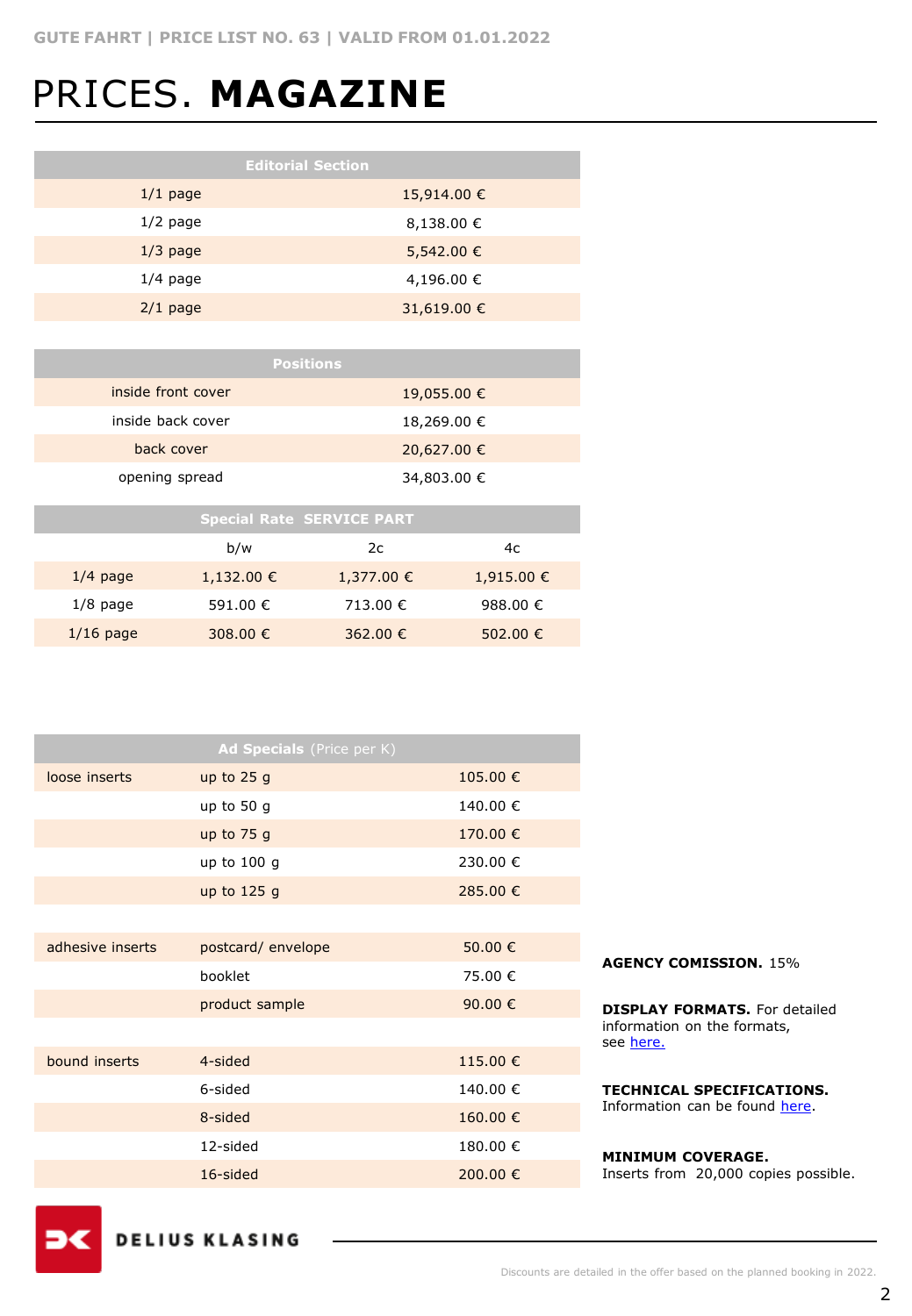# PRICES. **APP**

**Delius Klasing Kiosk App**

 $\overline{\phantom{a}}$ 

App-Special 3,150.00 €

# PRICES. **WEBSITE**

| Desktop (CPT)                |                  |  |  |  |
|------------------------------|------------------|--|--|--|
| Medium Rectangle             | 45.00 €          |  |  |  |
| Skyscraper / Wide Skyscraper | 50.00 €          |  |  |  |
| HalfpageAd                   | 65.00€           |  |  |  |
| <b>XXL Banner</b>            | 35.00 €          |  |  |  |
| AdBundle                     | 45.00 €          |  |  |  |
| <b>BillboardAd</b>           | 65.00 €          |  |  |  |
| Wallpaper                    | 75.00 €          |  |  |  |
| FireplaceAd                  | 80.00 $\in$      |  |  |  |
| Parallax                     | 55.00 €          |  |  |  |
| FloorAd                      | 80.00 $\epsilon$ |  |  |  |

| <b>Mobile</b> (CPT)     |         |  |  |  |  |
|-------------------------|---------|--|--|--|--|
| Mobile Banner 6:1       | 35.00 € |  |  |  |  |
| Mobile Banner 4:1       | 35.00 € |  |  |  |  |
| Mobile Banner 2:1       | 45.00 € |  |  |  |  |
| Medium Rectangle Mobile | 45.00 € |  |  |  |  |
| HalfpageAd              | 65.00 € |  |  |  |  |
| Parallax                | 55.00 € |  |  |  |  |
| Catfish                 | 65.00 € |  |  |  |  |

#### **TECHNICAL SPECIFICATIONS.**

Information can be found [here](https://www.dk-mediasales.de/spezifikationen-digital).

| <b>Inpage Video Ad (CPT)</b> |         |  |  |
|------------------------------|---------|--|--|
| Video Banner                 | 58.00 € |  |  |
| Video Inread                 | 53.00 € |  |  |
| Video FloorAd                | 79.00 € |  |  |
| Video Background             | 84.00 € |  |  |

#### **DIGITAL ADVERTISING FORMATS.**

Detailed information on the formats can be found [here.](https://www.dk-mediasales.de/digital-formate)

#### **ADD ON.**

Sticky | Targeting | Frequency Capping on request.

| <b>CONTENT</b><br>(Price per term of 4 weeks) |                                                                                                                                                                      |            |  |  |
|-----------------------------------------------|----------------------------------------------------------------------------------------------------------------------------------------------------------------------|------------|--|--|
| Advertorial                                   | Native teaser on the home page and in an<br>issue of the newsletter, each with a link to<br>a separately created microsite, social media<br>campaign for advertising | 5,033.00 € |  |  |
| <b>Sponsored News</b>                         | teaser including further linking                                                                                                                                     | 2,258.00 € |  |  |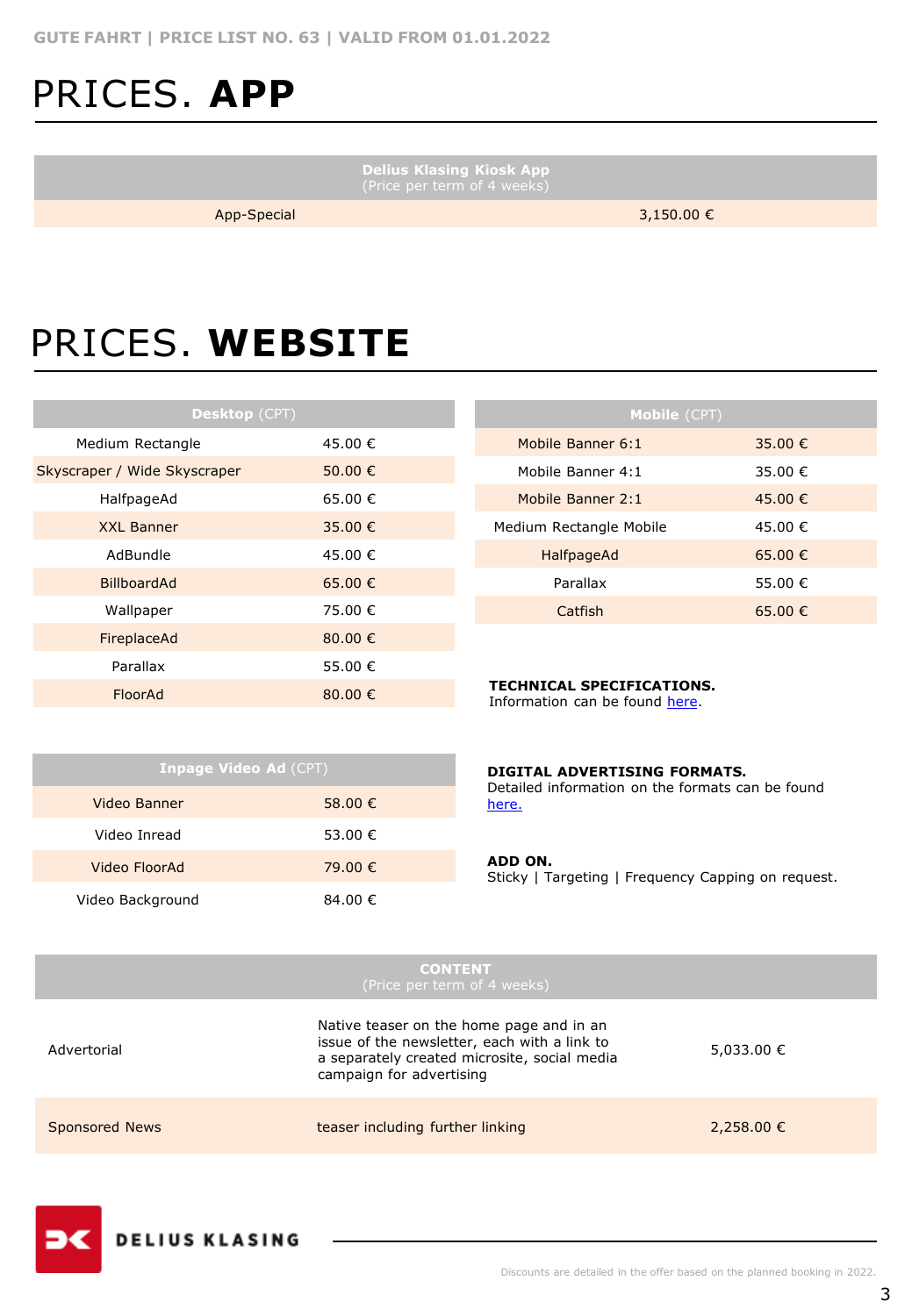# PRICES. **NEWSLETTER**

| <b>Presenter (CPT)</b>   |             |  |  |  |  |
|--------------------------|-------------|--|--|--|--|
| Standard                 | $65.00 \in$ |  |  |  |  |
| Top-Position             | 80,00 €     |  |  |  |  |
|                          |             |  |  |  |  |
| Content (Price per term) |             |  |  |  |  |
| Sponsored News           | 3,098.00 €  |  |  |  |  |

**QUESTIONS? WE ARE HAPPY TP HELP YOU.**

Your contact persons for automotive with one [click](https://www.dk-mediasales.de/kontakt-automobil).



**DELIUS KLASING**